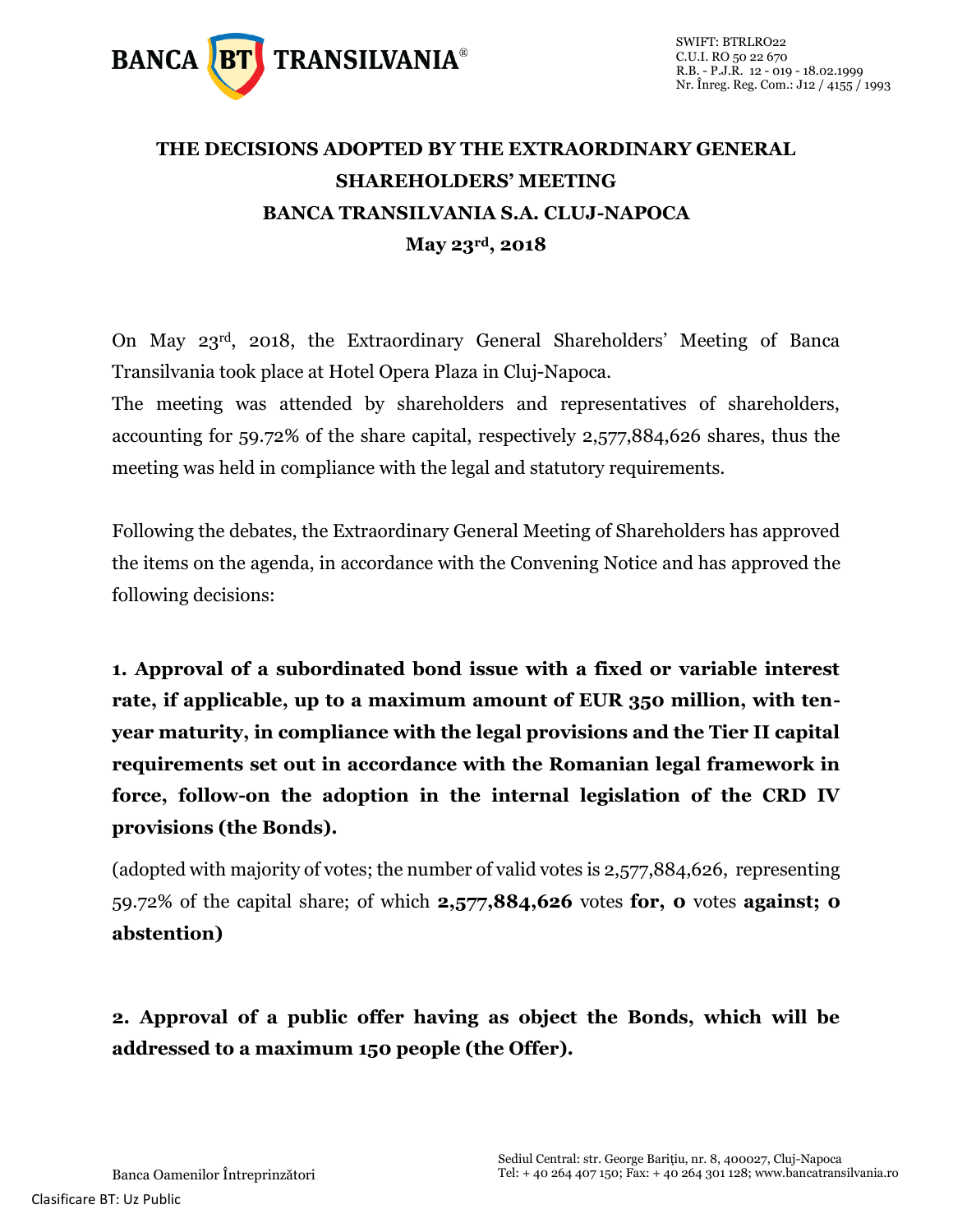

(adopted with majority of votes; the number of valid votes is 2,577,884,626, representing 59.72% of the capital share; of which **2,577,884,626** votes **for, 0** votes **against; 0 abstention)**

**3. Approval by the Company of all necessary actions and formalities, useful and / or appropriate for admitting the Bonds for trading on the regulated market managed by the Bucharest Stock Exchange, following the performance of the Offer (the Admission).**

(adopted with majority of votes; the number of valid votes is 2,577,884,626, representing 59.72% of the capital share; of which **2,577,884,626** votes **for, 0** votes **against; 0 abstention)**

**4. Approval of BT Capital Partners S.A designation, a legal entity established and operating in accordance with the Romanian law, with its registered office in Romania, Cluj-Napoca, 74-76 Constantin Brâncuşi Street, Brancusi Business Center, Ground Floor, Cluj County, registered with Cluj Trade Register under no. J12 / 3156/1994, EUID: J12 / 3156/1994, tax identification number 6838953, as the Offer's Intermediary.**

(adopted with majority of votes; the number of valid votes is 2,577,884,626, representing 59.72% of the capital share; of which **2,577,884,626** votes **for, 0** votes **against; 0 abstention)**

**5. Approval of the empowerment of the Board of Directors, with the possibility of sub delegation, depending on the case:**

**a) to issue any decision and to fulfill any necessary legal documents and facts, useful and/or convenient for the performance of the decisions of the EGSM, including without limitation, the negotiation, establishment and approval of the Bonds issuing value, the issuing price in accordance with the market conditions, terms of the agreement, disbursements, early repayments,**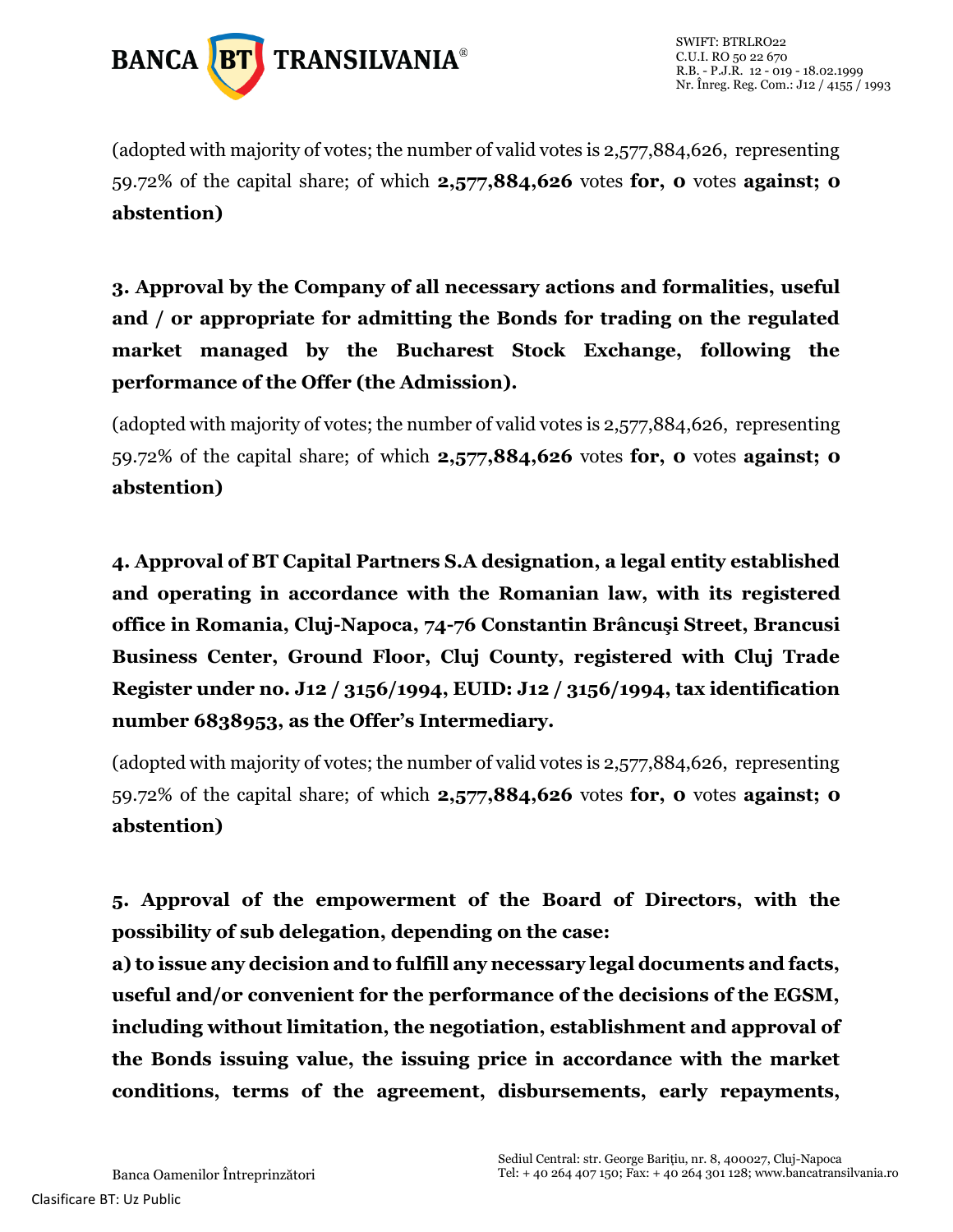

**interests, fees and charges, collaterals, providing any type of tangible collaterals, ensuring the drafting and publication, if necessary of any offer prospectus, as well as the negotiation, approval and signing of any documents related to the Offer and Admission, negotiation and signing of any agreements with intermediaries and consultants and the completion of any necessary legal documents and deeds if they are in accordance with the EGSM decisions;**

**b) to approve any agreements and/or arrangements concerning the Bonds and / or Offer and / or Admission or any other arrangements, offer prospectus, any subscription agreements, sale, agency, trust of consultancy, certificates, statements, registers, and annexes and any other required documents, to perform any formalities and to authorize and / or execute any other necessary actions so as to give full effects to the issue of Bonds and / or Offer and / or Admission (as appropriate) and to empower the representatives of the Company to sign any such documents, to fulfill any such formalities and to fulfill any such actions; and**

**c) to sign any documents, in the name and on behalf of the Company, with full power and authority, to file, to request the publication of the decision in the Official Gazette of Romania, Part IV, to collect any documents and to fulfill any necessary formalities in relationship with the Trade Register Office, as well as before any other authority, public institution, legal entity or individual, as well as to execute any operations, in order to fulfill and ensure the legality of the decisions of the EGSM.**

(adopted with majority of votes; the number of valid votes is 2,577,884,626, representing 59.72% of the capital share; of which **2,577,884,626** votes **for, 0** votes **against; 0 abstention)**